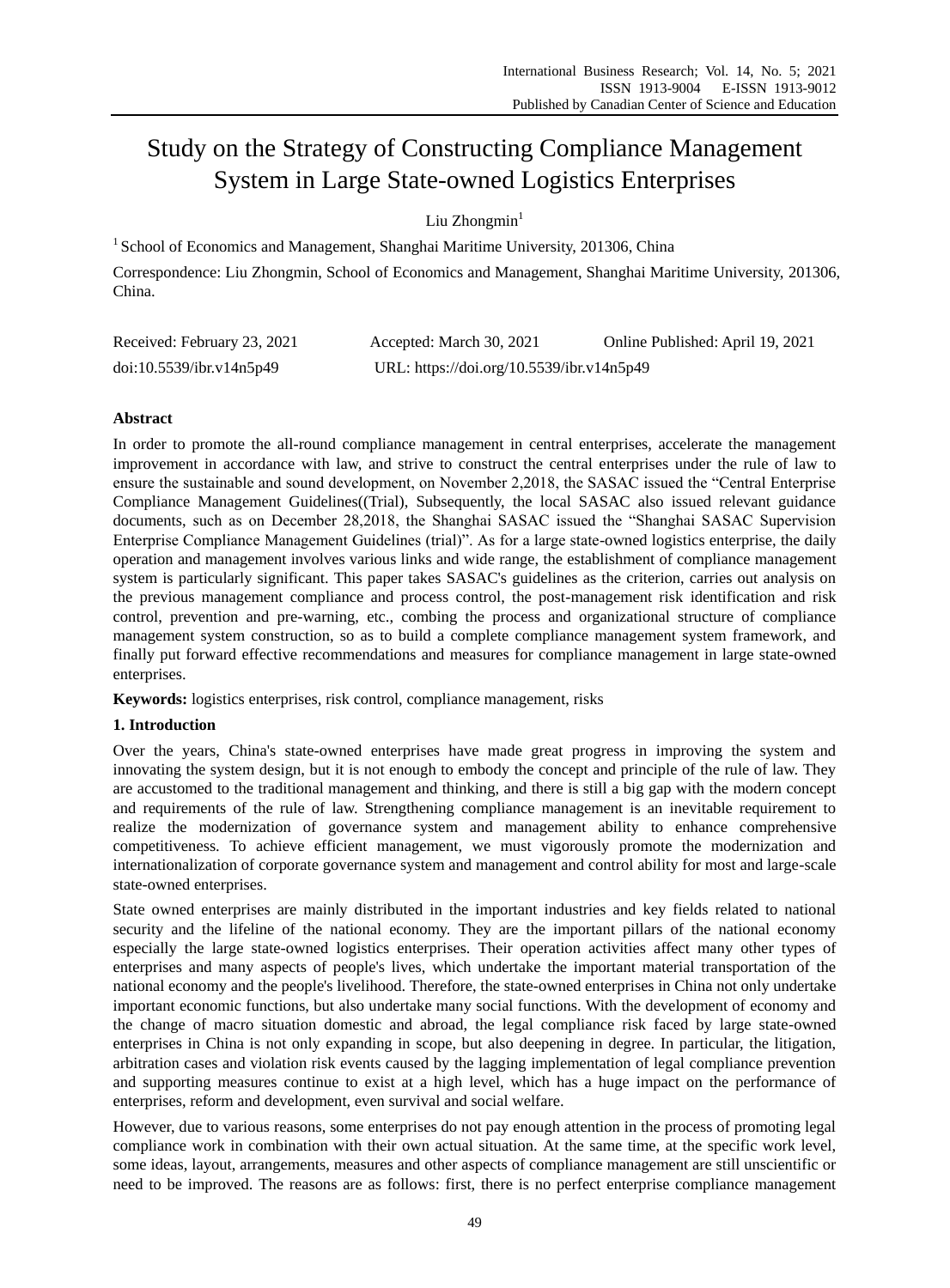framework; second, the authority of the compliance department of state-owned enterprises is weak; third, there is a lack of compliance management resources of state-owned enterprises.

Strengthening compliance management is an important embodiment of state-owned enterprises' political and rule-abiding, and it is also the requirement for state-owned enterprises to fulfill their social responsibilities. In particular, the state's increasingly strict supervision on ecological environment protection, safe production, resource development and utilization, market competition order, state-owned assets supervision, and major investment decisions puts forward new requirements and new challenges for state-owned enterprises' legal compliance management. The state-owned enterprises and their managers must comprehensively strengthen the compliance management, making use of the modern enterprise governance system to strengthen the management and control, and making decisions, implementing and supervising in accordance with the law.

The modernization of enterprise governance system and management and control ability is to make the enterprise governance system institutionalized, scientific, standardized and programmed, and to use the rule of law and enterprise system to govern enterprises. Most advanced enterprises use the principle of rule of law to scientifically allocate power and responsibility, and realize the coordinated operation of decision-making power, execution power and supervision power, thus forming a scientific governance system of modern enterprises. At the same time, the company insists that the internal system, standards and supervision of the enterprise are stricter than the external laws, regulations and supervision, formulating an advanced business management system, which strengthens the source compliance, process compliance, substantive compliance, continuously cultivates the internal compliance culture, and improves the management level of the enterprise itself.

#### **2. Journals Reviewed**

GMM method to test the 24 period data of 100 platforms shows that investors prefer the compliance platform, and the stronger the platform compliance is, the more investors will be attracted (Liu&Xu&Lei,2019) Regulator has shifted from deterrence-oriented law enforcement to compliance-oriented law enforcement ,and thus promoted co-regulation. However, how to respond to different compliance choices and promote the co-regulation between regulator-regulate still rely on the regulators to build the supportive institutions like risk communication, persuasion for obligation fulfillment and smart law education for the sake of legal dialogue and information sharing, and to reform one-way and rigid requirement in the application of regulatory tools like licenses and standards (Sun,2020, p123-133). In the era of big data, enterprises should give full play to the mechanism of big data audit to effectively assist enterprises in management decision-making. In view of the existing problems and reasons of the social responsibility compliance management of China's foreign investment enterprises, we can improve and perfect it from four aspects: comprehensively strengthening the risk awareness of social responsibility compliance, perfecting the system construction, integrating and implementing, optimizing the collaborative management mechanism with big data audit, and expanding the function space of big data audit(Tian&Yuan,2020). The reasonable boundary of regulation and the motive of controlling the compliance behavior, and should further promote the governance structure as the center of the regulatory compliance to the governance mechanism as the core of the effective regulatory change in the regulatory content. Regulatory approach should rationalize the regulatory line, the prudential supervision and behavior supervision and separation, increase the proportion of non-mandatory governance guidelines, the implementation of negative list management strengthen corporate governance and regulatory compliance with other regulatory objectives, strengthen regulatory coordination, reduce compliance burden, and create a highly efficient regulatory environment(Li&Li&Hao,2020).The compliance risks of centralized procurement mainly rooted in demand risks, supply risks, financial operational risks and institutional risks. Various participants in the procurement process perceived compliance risks differently. Therefore, we should set up a risk communication mechanism and conduct comprehensive compliance control overall departments(Huang,2013).The criminal compliance system of state-owned enterprises not only promotes the reform of the unidirectionality criminal governance model, but also actively constructs a criminal compliance system that conforms to the theory of criminal charges from the perspective of diversified criminal compliance risks. Based on the effectiveness of supervision and implementation compliance considerations, the stratum classification theory of criminal compliance based on the three levels of state-owned enterprises, national laws and state-owned assets supervision undoubtedly becomes the legal basis for realizing the effective integration of corporate risk prevention and control and criminal compliance "stable and far-reaching" (Du&Liu,2021).

The risk management role of board of directors in technology innovation, and disclosed that there are different effects from strategic risk control and internal operation risk control on technology innovation. This reflects the effectiveness of a board's risk supervision: its direct involvement in risk super vision versus its utilization of enterprise audit in risk supervision. The board's direct involvement in risk supervision moderates the positive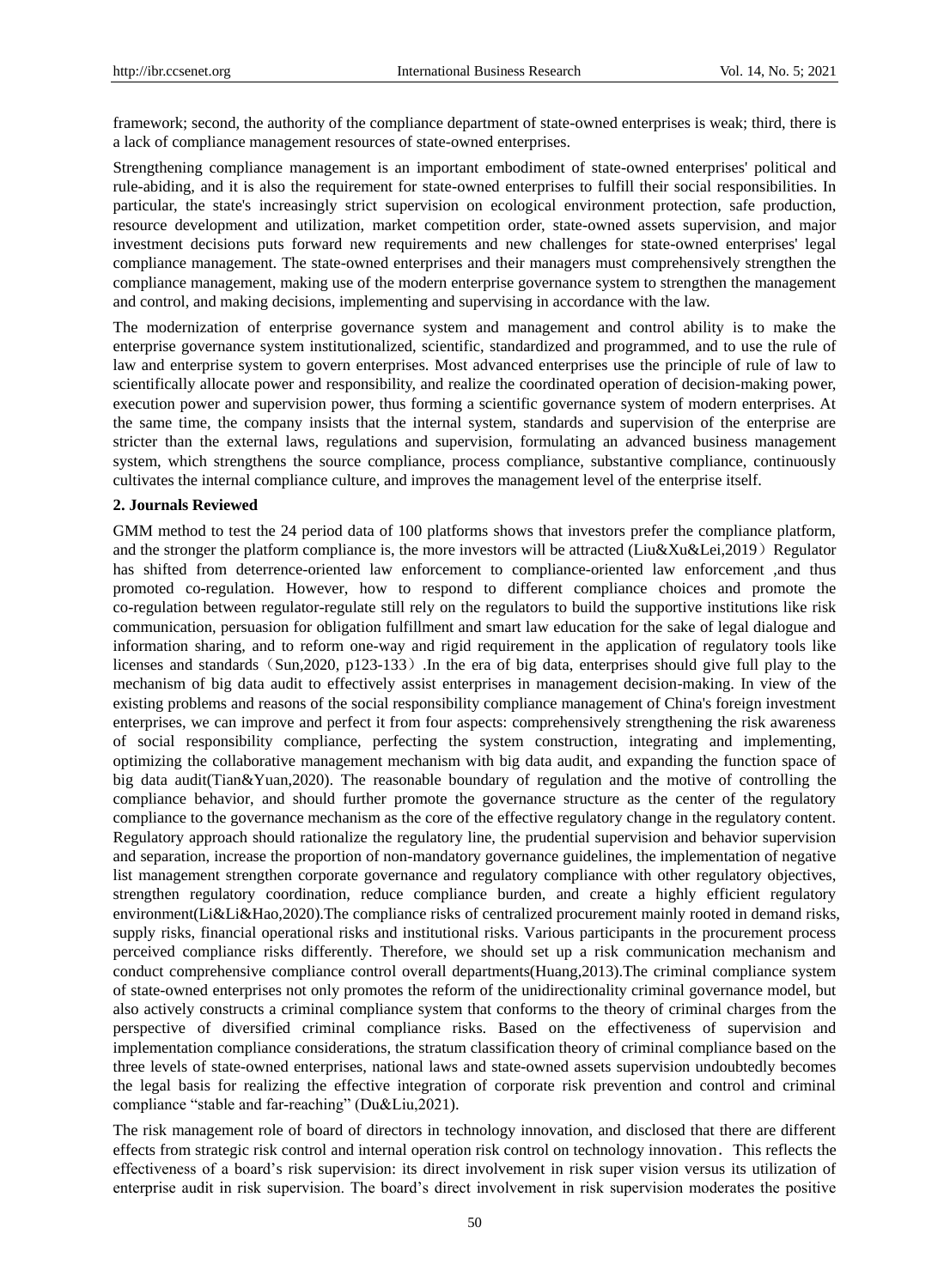effect of risk management on technology innovation. However, the use of enterprise audit in risk supervision plays a negative role on technology innovation. Technology innovation risk management of high-tech enterprises have important implications in emerging country or regions (Wu & Jie, 2017).

It shows important significance of accelerating the development and application of regulatory technology in China in the current stage of tackling financial risks and continuously strengthening regulatory measures. Meanwhile, the current advantages of China's regulatory technology development and application and a series of constraints in the practice process. Finally, based on China's actual national conditions and the actual development of regulatory technology, related policy recommendations for further development and application of regulatory technology in the financial market are proposed (Xia&Tang,2020).By constructing a correlation model containing a "risk-activity-event-control-case" structure, the cause and loss database is established for compliance and operational risk, and the risk transference along the risk chain is studied preliminarily. According to real world practice, a trinity system made up of theoretical re-search, IT systems and guarantee mechanisms is put forward. Years of practice has proved that this trinity system can serve as an important guidance for financial institutions to manage compliance and operational risk (Xiao & Li & Xu & Chen, 2017).

Compliance management in the financial field is faced with dual privacy risk: one is the privacy risk that may arise from the business activities of financial entities; the other is the privacy risks that may arise from the compliance management itself. on the other hand is for financial entities of all business activities of the ethical countermeasures of privacy risks, special for shall have the right to contact and use of financial data, information of the clients ethical countermeasures of the compliance management personnel. In addition to the basic ethical countermeasures, in order to make the flexible ethical countermeasures not become a vase arrangement, it is necessary to safety guards corresponding institutional safeguards for them (Lv & Paula, 2021).

From the domestic point of view, however, the main reason is lack of "good law and good governance" from the perspective of the rule of law. Specifically, the system is fragmented, with regard to a standardized system for cross-border data system, there is a lack of systemic design with a top down framework; the institutions are unclear, and an independent law enforcement institution for cross-border data risk management is absent; the regulatory methods are unclear, and the complete cross-border law enforcement process is absent. The countermeasures and suggestions for strengthening the rule of law under the guideline of "good law and good governance" to address the two-way compliance difficulties are: scientific law enactment, enrich and improve the value objectives or cross-border data flow management, and to provide a legal specification system for two-way compliance; innovatively reform institutions, establish an independent cross-border data regulator, and put two-way compliance into practice; collaborate to establish cross-border data security governance system, and create a favorable compliance environment; collaborate to achieve a win-win situation, actively participate in the formulation of international rules on cross-border data flow, and promote two-way healthy and sustainable compliance (Xu,2020).

Compared with the significant increase in audit fee, the disclosure of significant defect in the internal control of listed companies has not caused any abnormal changes in the cost of corporate marketing cost, which means that the internal control of listed companies is more inclined to "regulatory demand" motivation. Disclosure of significant defect in internal control often leads to changes in executives, then changes in executives contribute to the remediation of corporate internal control defect, and the above mentioned result is more obvious in an environment where the government regulation is constantly strengthened. on one hand, our country's internal control construction has not truly become the enterprises' "self-discipline" behavior, and it still needs to strengthen external audit and internal control of government supervision, on the other hand, internal control defect disclosure institutional arrangements has an important pressure transferring value, which is conducive to the enterprise optimizing executive team, strengthening the internal control defect remediation and improving corporate governance (Lin & Xu & Wang, 2017).

The internal control defects will lead to an increased risk of corporate compliance, internal control defect repair can significantly improve the compliance management of enterprises and reduce compliance risk. Namely, as an "immune system" in a corporate, internal control can improve their immunity and make the immune system function better. Therefore, to detect defects in internal control and fix defects plays an important role in ensuring that the immune system of internal control continuously improve and realize the objective of system control (Lin & Li, 2016).

The construction method of compliance from the perspective of corporation involves overall architectural and individual measures, particularly in risk identification, internal investigation and criminal risks in the fulfillment of compliance obligations. The significance of the compliance research from the perspective of corporation has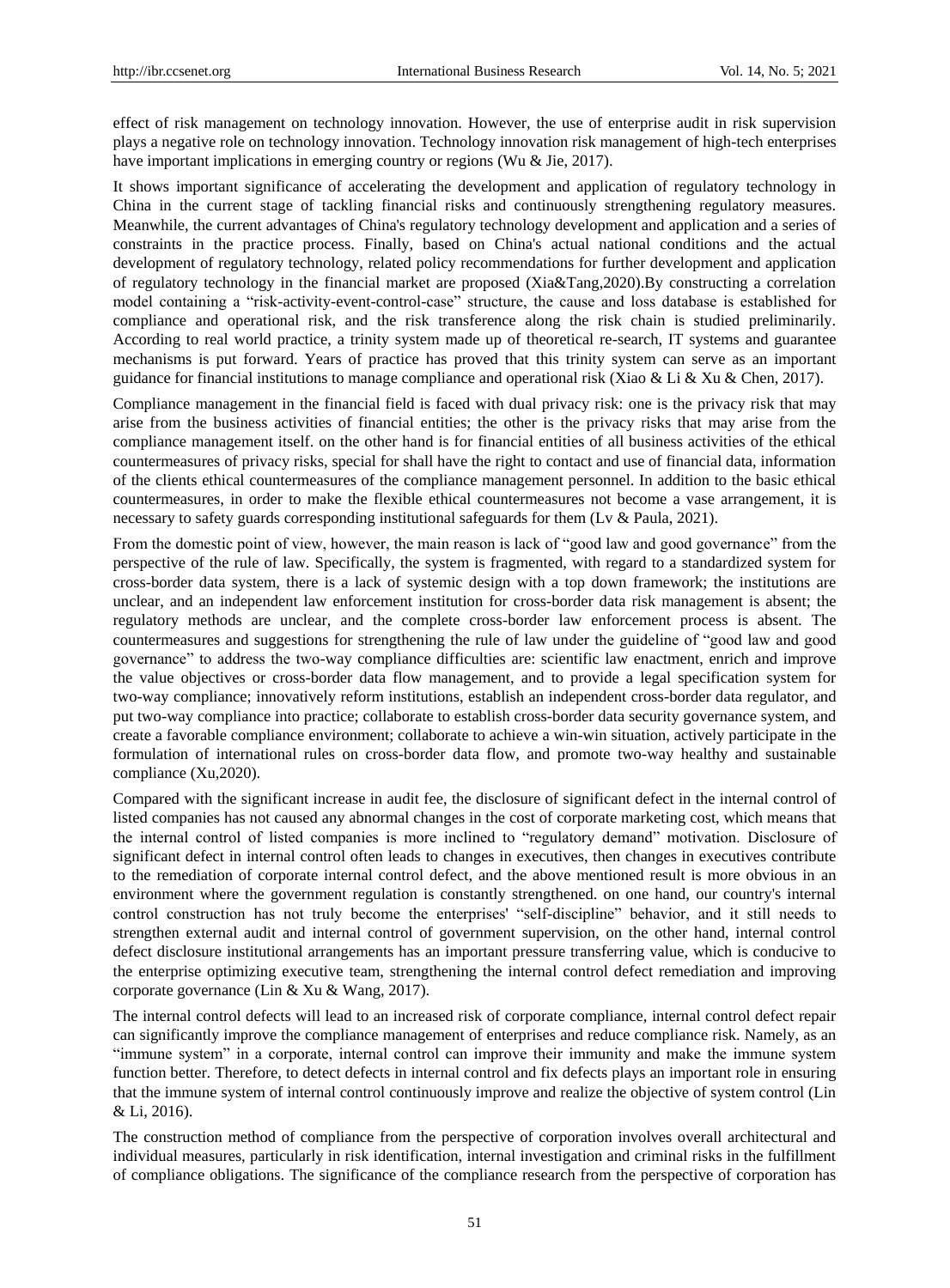two senses: providing useful reference for corporate compliance practice and helping judicial authorities probe scientific methods of condemnation and penalty measurement based on the effectiveness of compliance programs (Li,2020).The key to achieve a higher level of corporate compliance still remains the advancement of internal voluntary compliance. The construction of China's compliance system is confronted with some particular issues brought by reforms like the New Normal as well as all the universal risk points. This process has made considerable achievements with many remarkable highlights. Meanwhile, based on the index evaluation of re-cent developments of China's corporate compliance, more challenges have been revealed by fluctuations of China's corporate compliance index curves. Considering the framework, focuses and the change of ideas and rules to integrate themselves into compliance without delay, instead of piecemeal improvements and institutional mending, it becomes particularly important for China's corporations to establish a more comprehensive compliance system gradually (Yang,2017).With big data and small data combined the latest trends of domestic and foreign business compliance research, discussed how to construct cognitively effective interface of Business Compliance, and then brought up a cognitively effective interface method that companies are more willing to comply with. This method changed the previous stereotype of hard intervention and strong intervention on business compliance, created a soft intervention and weak intervention pattern that fit business compliance selection preference better. Based on this method, a practical solution found which can achieve the perfect balance between profit making and compliance (Yang, 2020).

Clarifies the concept of enterprise compliance and two key parts of the compliance system: the control of compliance risk and the construction of compliance management framework; from the perspective of compliance risk control, extends the research focus to the field of export control compliance, and constructs the basic frame work of export control compliance management with reference to multinational compliance guidelines. Then, on the basis of summarizing the export control risks of Chinese enterprises, the paper puts forward the key points of export control compliance of Chinese enterprises' overseas operations and suggestions for improvement from the aspects of products, trading partners, employees, markets and record keeping(Han,2020).

The government companies mainly undertake CSR activities in response to the national and state governments' directions. This article advocates the inclusion of systematic and detailed procedures to increase accountability and transparency in companies' CSR activities. The establishment and an increased role of a specialized and independent regulatory watch-dog for auditing, monitoring and assessing the CSR activities of companies. By examining all the AAOIFI's GSs and focusing on the specific IBs' CG mechanisms. Furthermore, a major contribution of this study is the examination of the relationship between some SSB's characteristics and compliance level. To the best of the authors' knowledge, this is the first research that has examined the effect of the SSB's remuneration and expertise on compliance level (Yosra Mnif & Marwa & Tahari, 2021).

Government firms are found to make more proportionate overstatements compared to family and others (nonfamily and foreign companies). The fall in window dressing indicates that the companies' fabricating efforts in CG compliance are challenged by the regulatory change in a formal legal environment (Md & Mahfuzur & Shrabani, 2020).

The impact of corporate governance compliance and novel board attributes directors' attendance at board meetings, number of board committees, directors' remuneration and board foreign diversity on operating liquidity have examined. Further, it shows subdivides its sample period into pre and post corporate governance reforms to examine how external governance influences internal governance effectiveness (Javed&Shafiq,2020).Some state-owned enterprises and private enterprises in China were included in the blacklist of the World Bank Group's official website and were sanctioned accordingly. To solve the dilemma faced by Chinese enterprises, the practitioners must understand the compliance requirements of the World Bank Group and act in accordance with its prescribed procedures. They must also establish an effective compliance system and system, and at the same time refine its system to ensure its implementation and conduct regular assessments and corrections.By conforming to the compliance rules formulated by the World Bank Group to lower the risk of sanctions, Chinese enterprises will establish an international image of integrity and compliance (Fang&Fang, 2020). the implementation of a compliance programme (CP) in terms of how practitioners conceive of and execute the responsibilities arising from this corporate governance mechanism has investigated. A practice lens approach forms the case study analysis and interpretation, involving both interviews and documentary materials collected from an Italian company with prolonged compliance experience. The findings have theoretical and practical implications by revealing the relevance of practitioners' understanding of corporate governance mechanisms in their implementation processes. The potential benefits of practice lens approaches in corporate governance studies. It responds to the call for qualitative studies that demonstrate corporate governance as implemented in daily activities (Riccardo &Francesca & Silvano, 2020).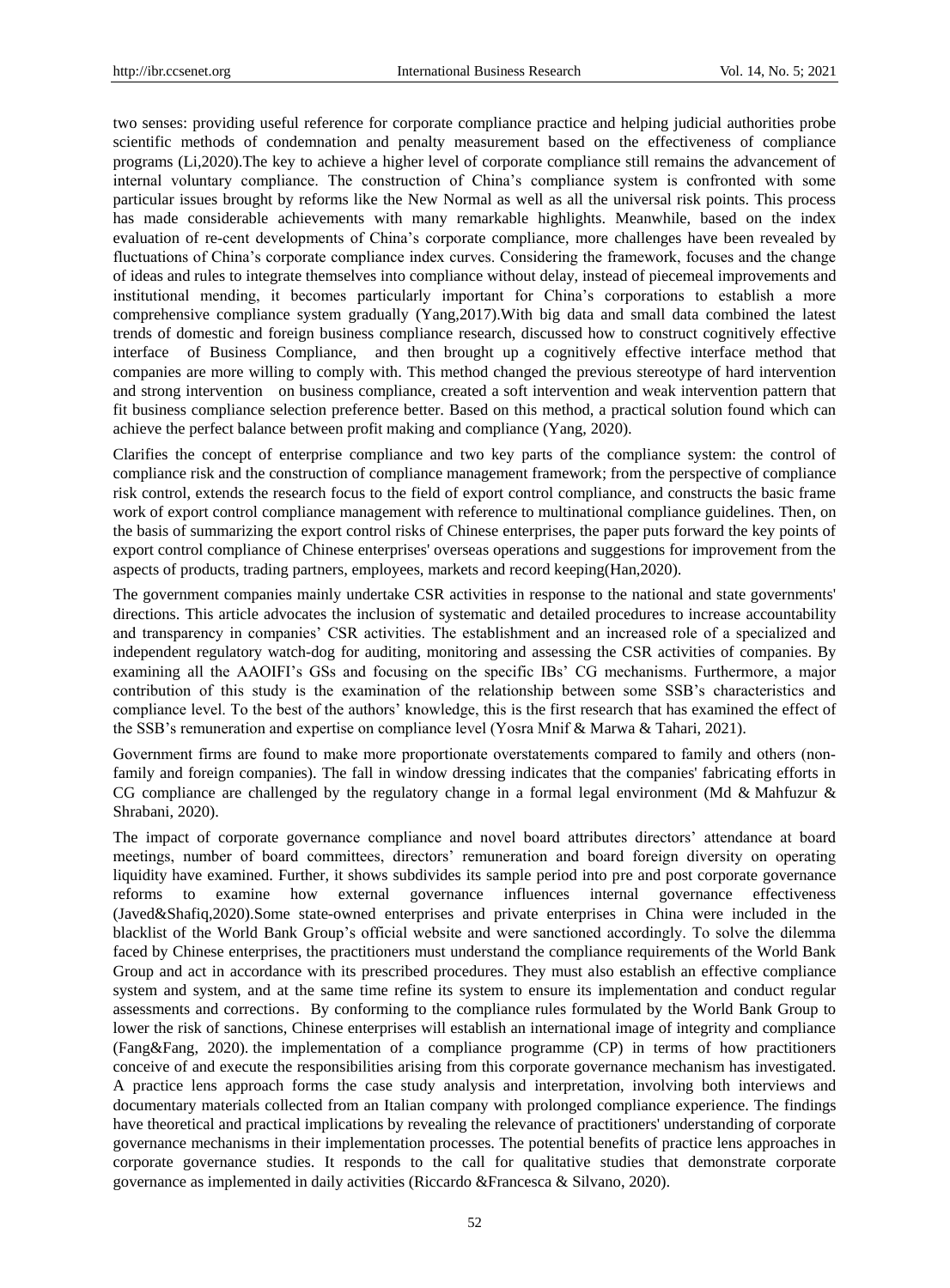Enterprises usually lack substantial motivation in establishing a compliance management system. In the future, how to ensure that enterprises implement effective compliance mechanisms without severe sanctions and establish a major incentive mechanism for corporate compliance in the areas of administrative supervision and criminal law will be a major issue to be addressed in China's corporate compliance system (Chen, 2020).China's existed corporate compliance programs face many obstacles due to shortage or limitation of fundamental institutions. The paradox of China's corporate compliance program is revealed and reviewed, and need to be solved in expectation of transformation of existing legal fundamental institutions (Deng, 2020).

#### **3. Compliance Conceptions**

Compliance refers to comply with the regulations in apparent meaning. In recent years, the term "compliance" is oftentimes applied in the supervision and management of commercial banks in China. The Commercial Bank Compliance Risk Management Guidelines also clarify the meaning of compliance as follows:" it means that the business activities of commercial banks are in line with laws, rules and guidelines."

According to the definition of the new Basel Agreement, "compliance risk" refers to the risk that banks may be subject to legal sanctions or regulatory penalties, significant financial losses or loss of reputation for failing to comply with laws, regulations, rules, relevant standards set by self-regulatory organizations, codes of conduct applicable to banking businesses.

Serving as the requirement of the compliance relation of state-owned enterprises, the concept of compliance is clarified in the relevant guidance documents of the central and local SASAC. Compliance indicates that the business management of an enterprise and its employees conforms to the requirements of laws, regulations, industry codes and articles of association, company rules and regulations, as well as international treaties and rules. Compliance risk is the possibility that an enterprise and its employees may incur legal liability, be subject to related penalties, cause economic or reputational loss and other negative effects due to non-compliance. Compliance management means to effectively prevent and control compliance risks, with enterprises and employees' management as the object, carry out system formulation, risk identification, compliance review, risk response, accountability, assessment and evaluation, compliance training and other organized, planned management activities. Hence, the compliance management and system construction of a large state-owned enterprise should be based on the management and development of the enterprise and the behavior of the employees, and analyze from the internal and external, soft and hard fields, thus construct a comprehensive compliance management system that poses positive significance for the healthy and sustainable development of the enterprise.

# **4. The Necessity of Compliance Management System Construction**

# *4.1 Strengthen Compliance Management Is an Objective Requirement for Deepening the Reform of State-Owned Enterprises*

1) The reports of the 19th National Congress of the Communist Party of China explicitly pointed out that deepening the reform of state-owned enterprises, developing a mixed ownership economy, and first-class compliance management are the core competitiveness for enterprises.

2) The Guidance for Deepening the Reform of State-owned Enterprises of the CPC Central Committee (Central issuance [2015] No.22) puts forward that "enterprises should perfect the modern enterprise system, strengthen the internal supervision of enterprises, further give play to the role of legal advisers in legal supervision on enterprises operation and management, so that beef up enterprise management in accordance with the law and compliance". Therefore, strengthening compliance management is an consequent requirement to carry out the guidance of central enterprise supervision.

3) The state conduct more stringent supervision on state-owned enterprises

Opinions of the General Office of the State Council on the Establishment of a System of Accountability for Illegal Operation and Investment by State-owned Enterprises(General Office Doc No.63),SASAC promulgated the Measures on the Supervision and Administration of Central Enterprise Investment (SASAC Order No.34), the Law on Supervision and Administration of Foreign Investment of Central Enterprises (SASAC Order No.35), and the Notice on Strengthening the Control of PPP Business Risks of Central Enterprises (Doc No.192), the Notice of on the Regulation of the Project Library of the Integrated Information Platform for Cooperation between Government and Social Capital (PPP)(Doc No.92) by the Ministry of Finance, The state audit lays stress on the compliance of the procedure: "three majors and one focus" decision violation, heavy loss and waste, and so on; meanwhile, it pays attention to the effectiveness of internal control, weak internal control system and internal management, inadequate implementation of major resources utilization and environmental protection,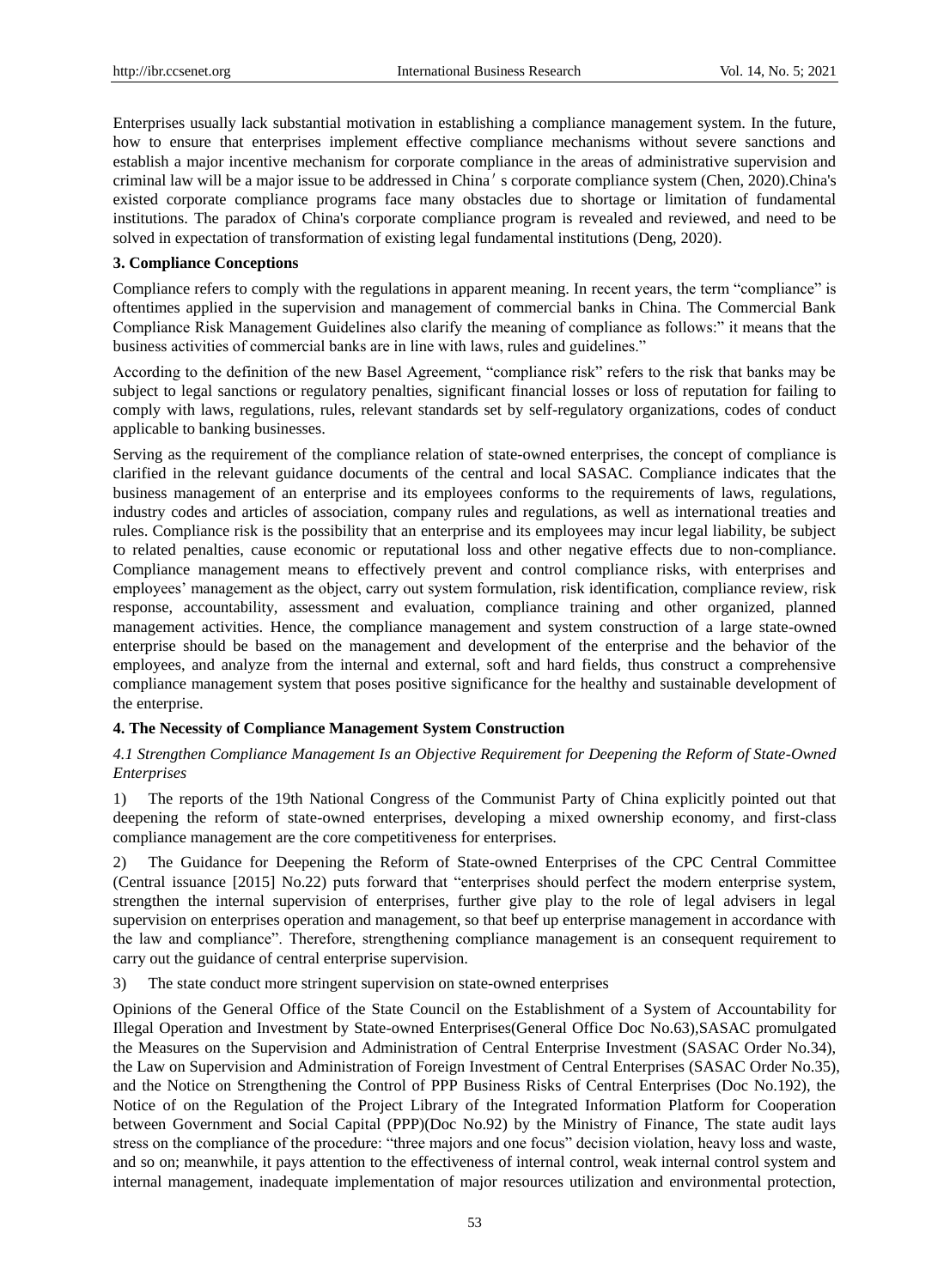potential threats in production safety; data authenticity; fraud in business and financial management.

# *4.2 Strengthen Compliance Management Is the Necessary Requirement of "State-owned Enterprises Ruled by Law" and the Strategy of Managing Enterprises According to Law in an All-Round Way*

(1) The 19th CPC National Congress of the Communist Party of China put forward that "the overall law-based governance of the country is the essence and guarantee of socialism with Chinese characteristics". "Rule of law" and "according to law" were mentioned 67 times in this report, which fully integrates the spirit of rule of law.

(2) SASAC's "Opinions on Promoting the Comprehensive Construction of law-based Central Enterprises" proposed the new objective of building "state-owned enterprises ruled by law", and vigorously strengthened the construction of enterprise compliance management system. Huang Shuhe, former deputy director of SASAC, said at the 2014 working meeting on law-based central enterprises: "In the past decade, the experience and lessons of large enterprises at home and abroad have testified that the larger business show more dependence on the rule of law, in pursuing excellence, compliance is indispensable for enterprises." Therefore, compliance management is a new requirement to deepen the rule of law in enterprise, as well as a powerful tool to enhance the ability of managing enterprises according to law.

*4.3 Strengthen Compliance Management Is an Effectual Means to Implement Overall Party Self-Discipline and Incorruptible Business*

Intensifying compliance management is an effective mechanism to curb corruption. Compliance management can set up a "firewall" for enterprises, enterprise managers and employees in operation and business, so that keep them away from violations of regulations and discipline in work, thus ensure their integrity and incorruptibility.

*4.4 Compliance Management Is a Vital Management Means to Improve the Quality of Enterprise Management and Boost Market Competitiveness.*

#### **5. The Evolution of Compliance Management**

#### *5.1 The Compliance Management Development at Abroad*

The Overseas Anti-Corruption Act was enacted in 1977 and has undergone three amendments to prohibit United States enterprises and citizens, foreign enterprises listed in the United States or agents abroad from obtaining or retaining business to bribe foreign officials. The penalty may be reduced if the enterprise can demonstrate the existence of an effective compliance system, or if the enterprise voluntarily discloses, actively cooperates and pleads guilty.

In 2000, the United Nations issued the United Nations Global Compact, which called on enterprises to take into account the social welfare and the related social responsibility of economic activities in a manner that promises to comply with international standards of conduct. In 2004, it was were extended to ten fundamental principles of human rights, labor standards, environment and anti-corruption.

In 2004, the World Bank developed the blacklist system and the Integrity Compliance Guide, if an enterprise is sanctioned by a contracting bank, it will be barred for a period from participating in all projects financed by the contracting bank. The establishment and implementation of a compliance integrity system that meets the requirements is the major condition for conditional release of disqualification and early release of disqualification sanctions.

In 2010, the OECD enacted the 2010 Anti-Bribery Act, which combines bribery in the public and private spheres with comprehensive offences. In the meantime, a new crime was titled, "Business Organizations Negligence of Bribery Prevention", which stipulated the driving responsibility that commercial organizations should bear when they fail to construct internal bribery prevention system. In the same year, the development of the "Best Conduct Guide for Internal Control, Ethics and Compliance" requires enterprises to formulate clear policies to prohibit overseas bribery, establish compliance enforcement system for all employees, relevant communication and training mechanisms, and perfect reporting system.

In 2014, ISO developed the Compliance Management System Guide, which divides compliance management into two parts: establishment and improvement, including identification and regulation, establishment of compliance guidelines, assessment of compliance risks, development of response plans, implementation and control, assessment and reporting, and continuous improvement.

The 2016-1691 Act on Transparency, Anti-Corruption and Modernization of Economic Life was enacted in 2016. The Act stipulates that enterprises that meet the corresponding standards of employment and operating income should establish a compliance system and act as an obligation for enterprises and executives.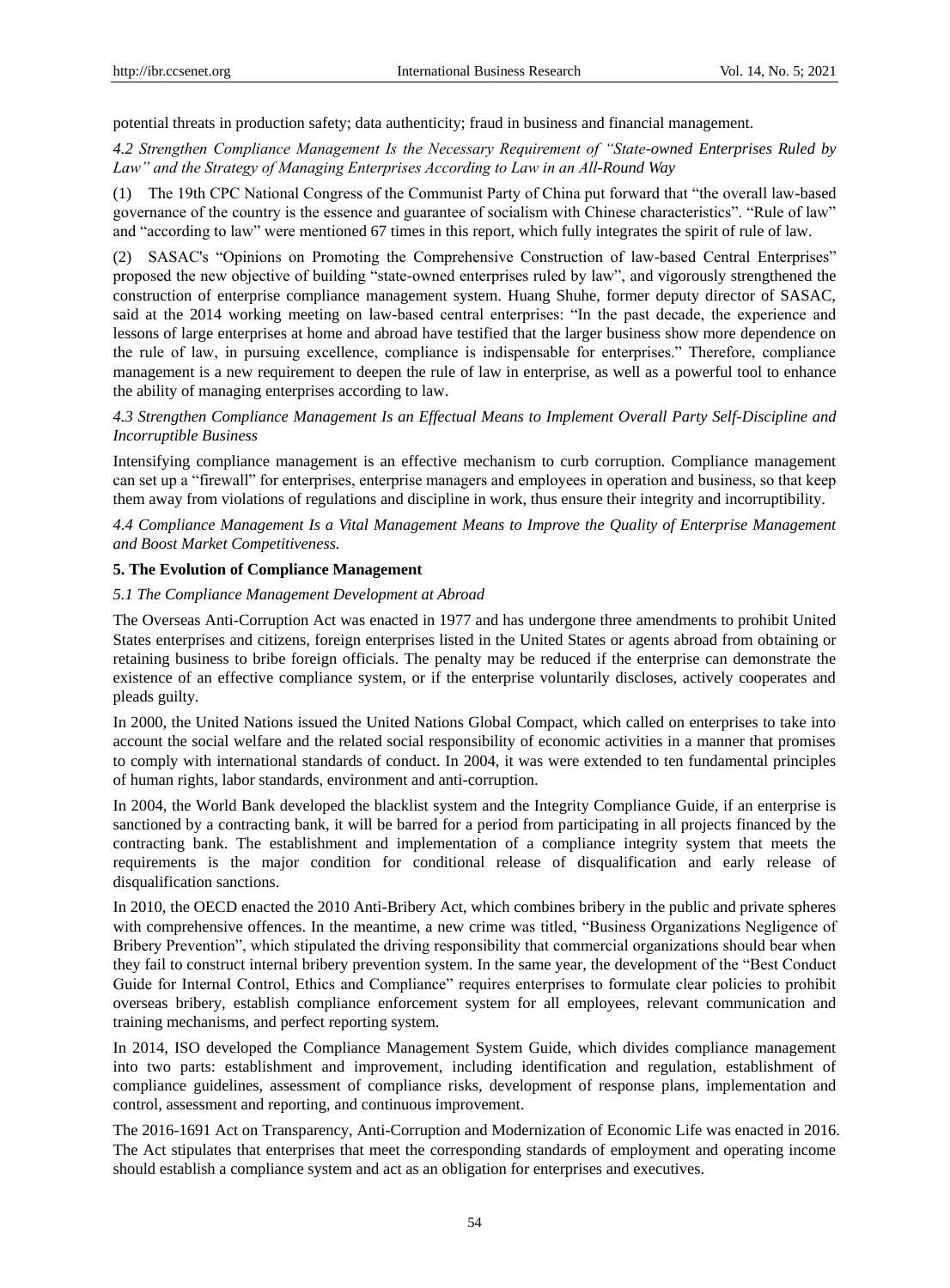### *5.2 Compliance Management Development at Home*

December 25,2014, the State Capital Development Law [2014] No.193 of "Notice on Matters Related to the New Five-Year Plan for Promoting the Implementation of the Legal Work in Central Enterprises", which strives to deepen the construction of the legal risk prevention mechanism, legal advisory system and legal work system of enterprises through five years' efforts, further enhance the capability of compliance management and the capability to administer enterprises according to law, and "vigorously strengthen the construction of the enterprise compliance management system "as one of the key tasks.

On 8 December 2015, the SASAC issued [2015] No.166 "Opinions on Promoting Overall Construction of Law-based Central Enterprises", aiming to speed up the upgrading of compliance management capacity, establish a compliance management system led by the General Counsel of the Law, the legal affairs agency as the leading department, and the relevant departments to participate in and jointly manage compliance management system, study and formulate unified, effective, comprehensive and clear content compliance system guidelines, and strengthen compliance education and training, thus strive to form a benign mechanism for full compliance, so that explore the establishment of integrated management platform of law, compliance, risk, internal control.

On April 18,2016, SASAC issued regulations [2016] No.23 "Notice on Pilot Construction of Compliance Management System in Some Central Enterprises", in which SASAC selected five enterprises, including PetroChina, China Mobile, Dongfang Electric Group, China Merchants Bureau Group and China Railway, in order to carry out the pilot compliance management system construction.

On 23 May 2017, at the thirty-fifth meeting of the Central Leading Group for Comprehensive and Deepening Reform, "Opinions on Regulating Overseas Business Practices of Enterprises" was proposed, which called for the regulation of enterprises' overseas business practices, focusing on the construction of institutional mechanisms, highlighting problem-oriented practice, implementing corporate responsibilities, strictly enforcing discipline in accordance with the law, making up for the shortcomings of the system, strengthening the construction of compliance system for enterprises' overseas business practices, and gradually forming a regulatory system with clear powers and responsibilities, a combination of distribution and management, a standardized and orderly regulation, as well as a strong risk control system to better serve the overall situation of opening to the outside world.

On 1 July 2018 ISO19600GB/T 36770-2017 Compliance Management System Guide came into effect.

On 13 July 2018 SASAC implemented No.37 of "Measures for the Implementation of the Accountability for Illegal Operating and Investment in Central Enterprises (Trial)".

2 November 2018 SASAC issued [2018] No.106 Guidelines on Compliance Management of Central Enterprises (Trial).

26 December 2018 NDRC [2018] No.1916 Guidelines on Overseas Compliance Management of Enterprises.

28 December 2018 Shanghai SASAC (2018) No.464 Shanghai SASAC Guidelines on Compliance Management of Supervision Enterprises (Trial).

Compliance management and compliance operation of state-owned enterprises have become the leading trend and theme of the sound development of enterprises in China.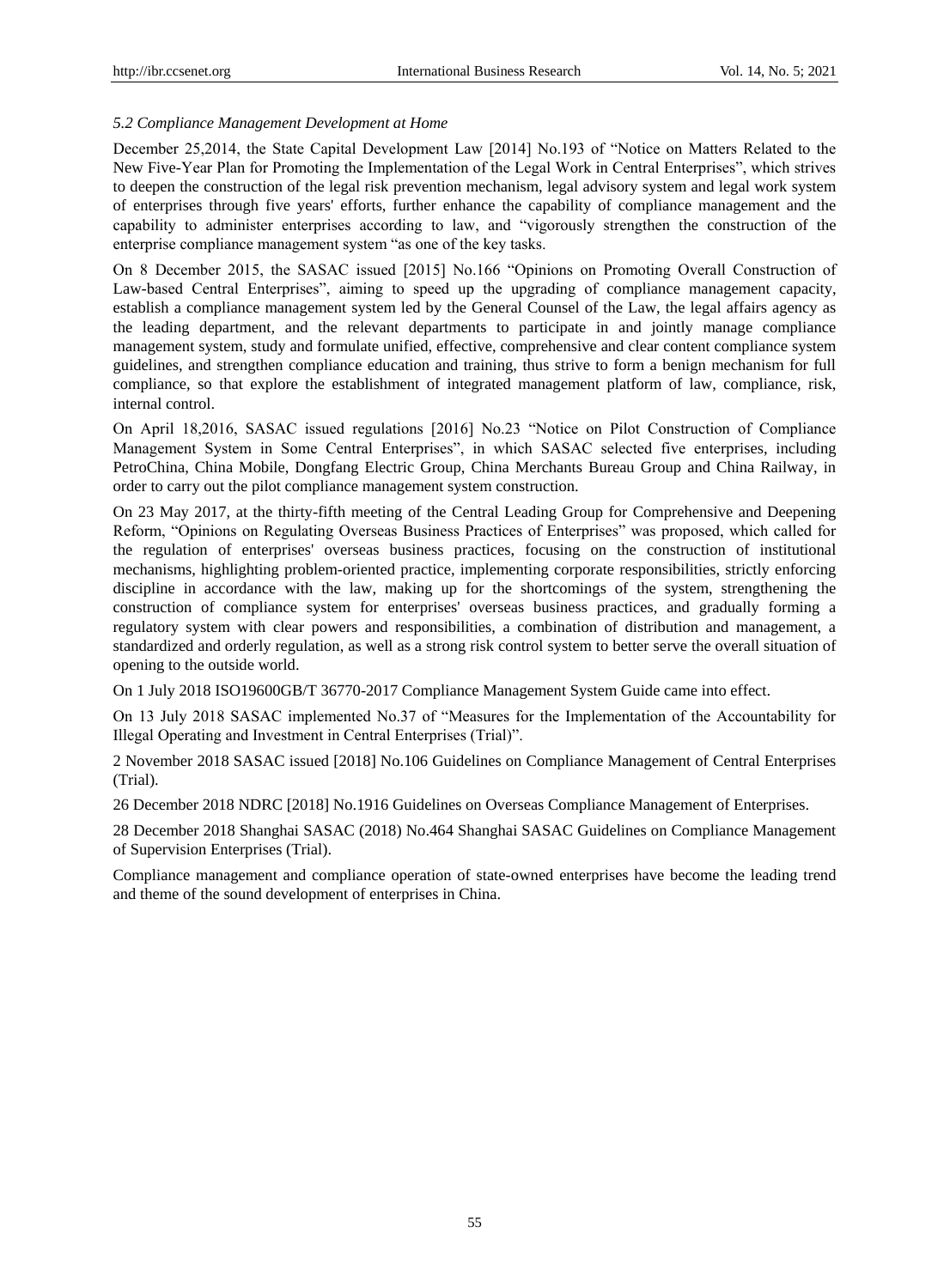| Comparison                        | Guidance on compliance                                                                                                                          | Central Enterprise Compliance                                                                                                                                                                                                                                                                          | Guidance on Compliance Management of                                                                                                                                                                                                                                                                                                 |
|-----------------------------------|-------------------------------------------------------------------------------------------------------------------------------------------------|--------------------------------------------------------------------------------------------------------------------------------------------------------------------------------------------------------------------------------------------------------------------------------------------------------|--------------------------------------------------------------------------------------------------------------------------------------------------------------------------------------------------------------------------------------------------------------------------------------------------------------------------------------|
| Item                              | management systems                                                                                                                              | Management Guidelines (Trial)                                                                                                                                                                                                                                                                          | Overseas Enterprises                                                                                                                                                                                                                                                                                                                 |
| Issuance<br>institutions          | State Administration of<br>Quality Supervision,<br>Inspection and Quarantine,<br>China State Standardization<br><b>Administration Committee</b> | <b>SASAC</b>                                                                                                                                                                                                                                                                                           | National Development and Reform<br>Commission, Ministry of Foreign Affairs,<br>Ministry of Commerce, People's Bank of<br>China, SASAC, Foreign Exchange Bureau,<br>All-China Federation of Industry and<br>Commerce                                                                                                                  |
| Compliance<br>standards           | Compliance obligations is<br>compliance requirements<br>plus Compliance                                                                         | Laws and regulations, regulatory<br>provisions, industry standards and<br>articles of association, rules and<br>regulations and international treaties<br>and regulations Possibility of being<br>commitments And outcomes penalized, causing financial or<br>reputational loss and negative<br>impact | Requirements such as laws and regulations,<br>international treaties, regulatory provisions,<br>industry standards, business practices,<br>ethics, and articles of association and rules<br>and regulations formulated by enterprises<br>according to law Possibility of production<br>loss or reputation and other negative effects |
| Compliance<br>Management<br>focus | compliance obligations                                                                                                                          | seven fields and three links three<br>Emphasize the importance of categories of personnel Overseas<br>investment and operation<br>Central enterprises as target other<br>enterprises implement by reference                                                                                            | Focus on overseas business and standard<br>foreign trade, overseas investment and<br>foreign contracting projects                                                                                                                                                                                                                    |

#### Table 1. Comparation of Compliance Regulations

#### **6. The Construction of Compliance Management System**

#### *6.1 System Construction Principles*

The construction of a scientific and reasonable compliance management system provides great guiding significance for strengthening compliance management, especially for large state-owned logistics enterprise, a complete and targeted compliance management system poses positive impacts on strengthening internal management, improving management ability and reducing business risk.

Stick to risk-oriented principle; construct principle design compliance management system framework with the purpose of management institutionalization, system flow, sheet process, form informatization as the objectives.

Through on-site interviews, sample research, data analysis and other approaches to recognize the current situation of enterprise management system, sort out the potential risks faced by enterprises, and formulate effective risk control measures. Specifically, it could be concluded into "four through". That is, through the understanding of the current situation in enterprise management system, to clarify the responsibility and authority of each department, identify the demands of the enterprise's authority and responsibility setting, construct clearer responsibility and authority. Through the investigation of the present situation in enterprise management system, clarify the process of each business in the enterprise, understand the process setting requirements of the enterprise, and construct the legal standard and smooth operation flow. Through the communication of the demands in enterprise management system, sort and solidify various authorities and responsibilities, to extract the crucial risk points and countermeasures of internal control management in the hierarchical way, and form standardized system.

# *6.2 Basic Framework for Compliance Management System*

The framework of compliance management system is expounded from the standard of laws and regulations to the scope of management, from management responsibility to management focus, from management operation to management guarantee. It is a standard version of the compliance management system formulated by state-owned enterprises, which is of high guidance value. In addition, it can be seen from this framework that the object of the compliance management system is mainly the enterprise business behavior and employees behavior. Otherwise, the implementation of compliance management will become a mere formality and fail to achieve the expected management objectives.

In accordance with the requirements of SASAC compliance management guidance document measures, the compliance management carries out normative management for enterprise operation and crucial employees, meanwhile, it explains the management responsibility in detail, management guarantee and management operation, especially the compliance management requirements of the key areas, key links and key personnel.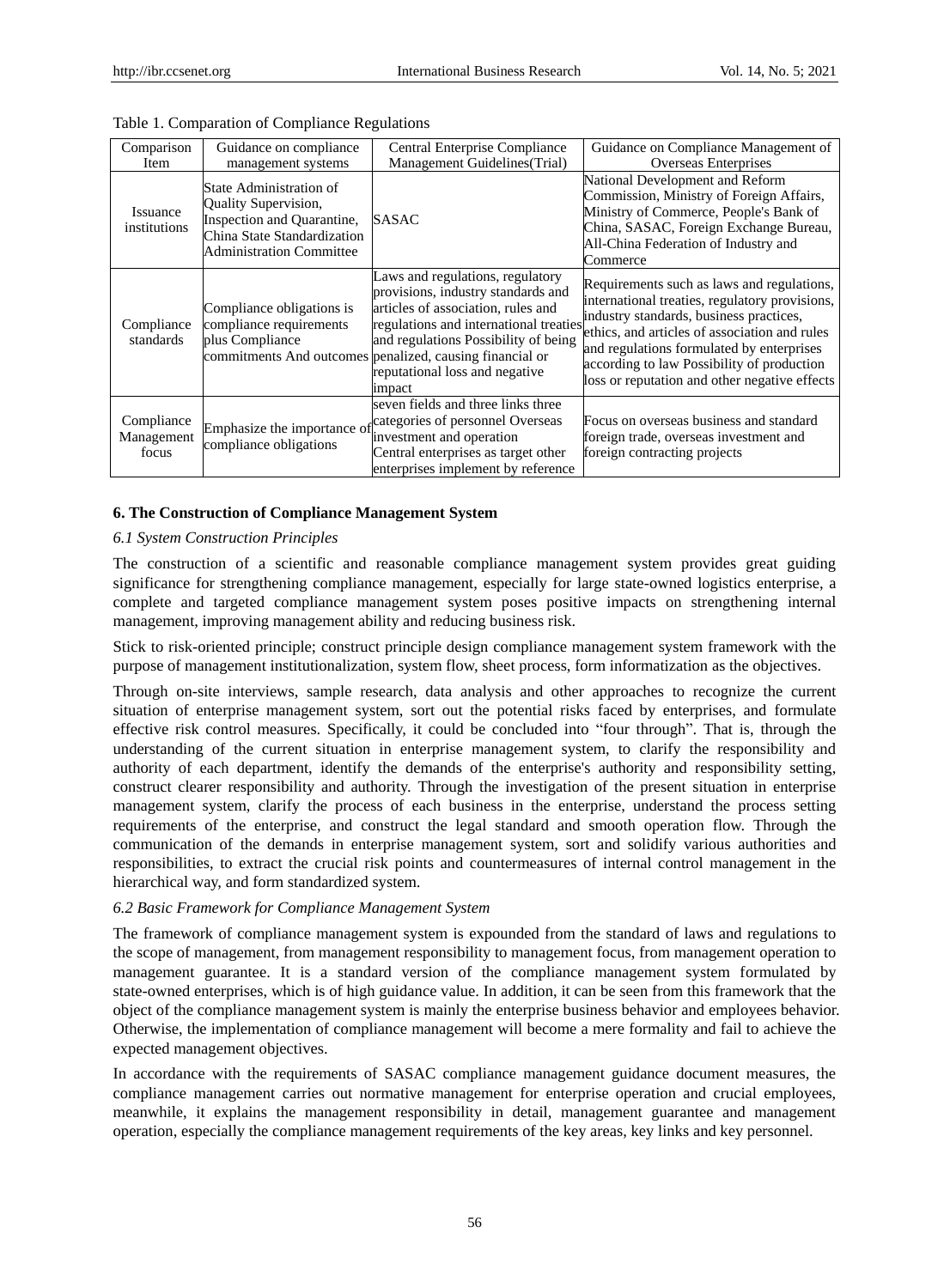

Figure 1. Basic framework for compliance management system

# *6.3 Compliance Management System Framework of Large State-Owned Enterprises*

As to the construction of compliance management system of large state-owned logistics enterprises, it is imperative to formulate a compliance management system with industry characteristics based on the characteristics of logistics enterprises. According to the definition of compliance management, it is necessary to regulate the operation and employee behavior of the enterprise, in the meantime, the system guarantee, risk identification, risk control measures and training assessment mechanisms. Referring to SASAC compliance management system, it is supposed to fully consider the management responsibility, management focus, management guarantee and management operation of the compliance management system, while devise targeted management measures and risk prevention mechanism in combination with the characteristics of the industry.

In general, the operation and management of large state-owned enterprises bear the following characteristics. First, logistics enterprises operate a wide range of business, involving extensive geographical regions, such as the layout network all over the country, to facilitate the implementation of network business; Second, logistics enterprises are involved in more links, containing a variety of goods, sometimes of higher value, higher transport custody requirements and so forth; Third, the high-quality service provided by logistics enterprises is reflected in the smooth operation process, efficiency improvement and professional operation scheme; Fourth, the significant legal documents of logistics enterprises' external operation are agreements and bills, which are important materials to reflect the cooperative relationship and operation. Fifth, the state-owned logistics enterprises present more heavy assets in form, the assets management, safety and environmental protection call for strict management.

Furthermore, given the large state-owned logistics enterprise is the operation entity under the jurisdiction of SASAC, it requires to meet the requirements of the management of state-owned enterprises and the guidance requirements of the party-managed enterprises. Hence, in the design of compliance management system, the party discipline regulations and state-owned enterprises audit requirements shall be taken into account. Based on the above considerations, this paper designs a complete system framework for the compliance management in large state-owned enterprises. The design field includes prior management in the establishment of legal system, the compliance of enterprise operation, the behavior standard of employees, financial management and audit requirements, the process control of enterprise operation, etc., as well as post management, such as risk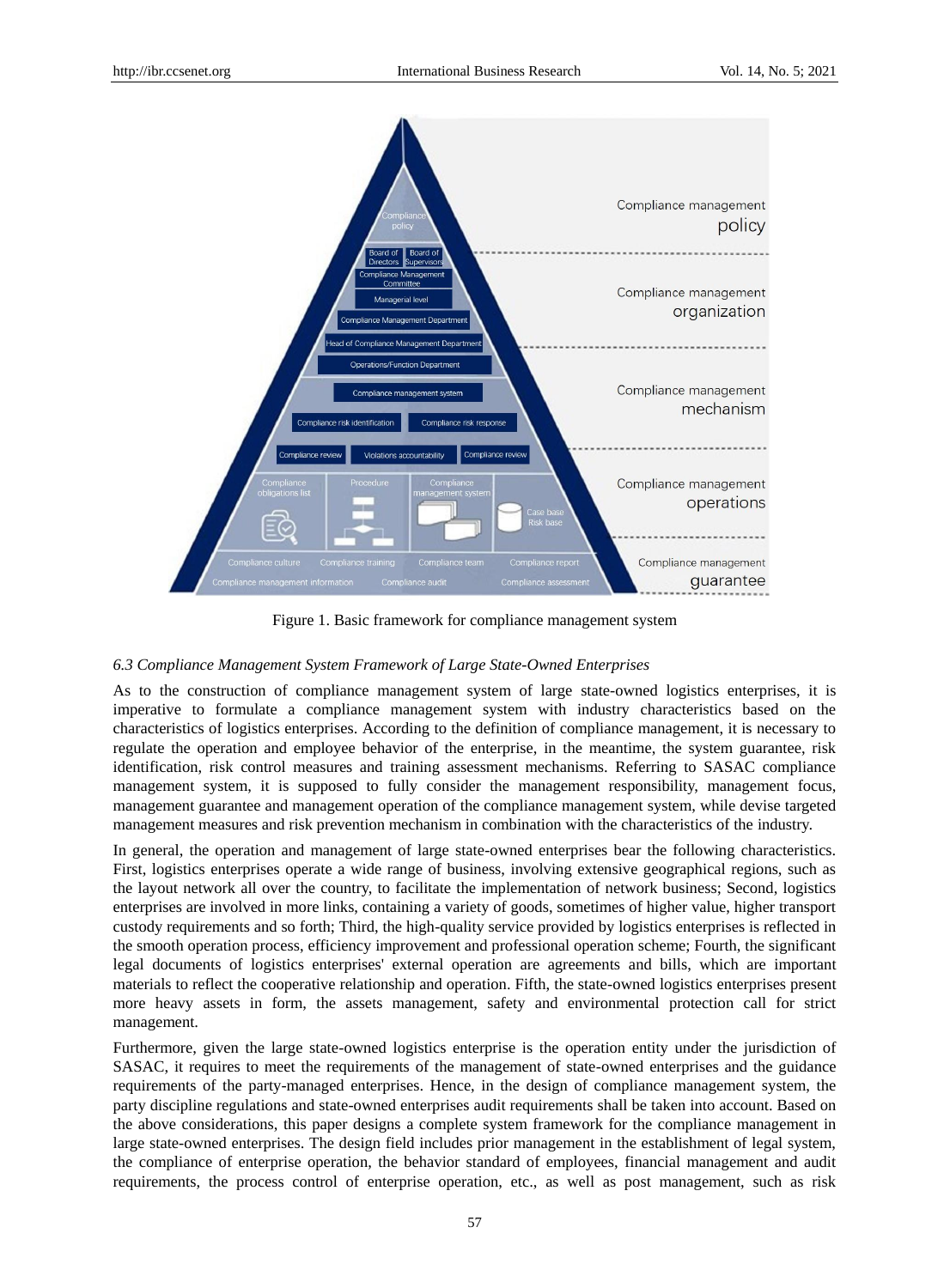identification, risk control measures, prevention and early warning, thus become a complete and instructive compliance management system.

The enterprise compliance management information system is an indispensable tool to enable the enterprise compliance management system to be implemented on the ground. As an integral part of the enterprise management information system, the feasibility and effectiveness of embedding the compliance management information system into the existing enterprise management information system and platform through evaluation, so as to link up compliance management information system and other information systems of enterprise management for integrated coordination and shared exchange.

The enterprise compliance management information system is an indispensable tool to enable the enterprise compliance management system to be implemented on the ground. As an integral part of the enterprise management information system, the feasibility and effectiveness of embedding the compliance management information system into the existing enterprise management information system and platform through evaluation, so as to link up compliance management information system and other information systems of enterprise management for integrated coordination and shared exchange. By means of exploring the establishment of integrated management platform with law, compliance, risk, internal control, promote the coordination and linkage in compliance management and legal risk prevention, supervision, audit, internal control, risk management and other work, to guarantee the effective operation of compliance management system.

| Compliance knowledge management                     |
|-----------------------------------------------------|
| Compliance organization                             |
| Compliance risk management                          |
| Compliance management system and processes          |
| Compliance review                                   |
| Compliance management evaluation                    |
| Compliance management assessment and evaluation     |
| Compliance advocacy and training                    |
| Violation management                                |
| Compliance management plan and compliance reporting |
| Compliance culture                                  |
| Constituent company compliance management           |

Table 2. Enterprise compliance management information system framework

Table 3. Compliance management framework

|                               | regulatory policy changes            |  |
|-------------------------------|--------------------------------------|--|
| Prevention and pre-warning    | risk alert mechanism                 |  |
|                               | Maintain information symmetry        |  |
|                               | Compliance inspection review         |  |
|                               | national laws and regulations        |  |
|                               | Industry codes and standards         |  |
| Laws and regulations abidance | Superior system requirements         |  |
|                               | enterprise decision-making mechanism |  |
|                               | staff code of conduct                |  |
|                               | <b>Business risk</b>                 |  |
|                               | Operation risk                       |  |
| Risk identification           | Document risk                        |  |
|                               | Safety and environmental risks       |  |
|                               | Employment risks                     |  |
|                               | Financial risks                      |  |
|                               | external business code of conduct    |  |
| Operation compliance          | document regulation                  |  |
|                               | standard operation                   |  |
|                               | Efficient quality service standards  |  |
| System compilation            | Industry regulations                 |  |
|                               | Decision-making system               |  |
|                               | Budget management                    |  |
| Financial management          | Fund management                      |  |
|                               | Asset management                     |  |
|                               | Business process control             |  |
| Process control               | Production process control           |  |
|                               | Document control                     |  |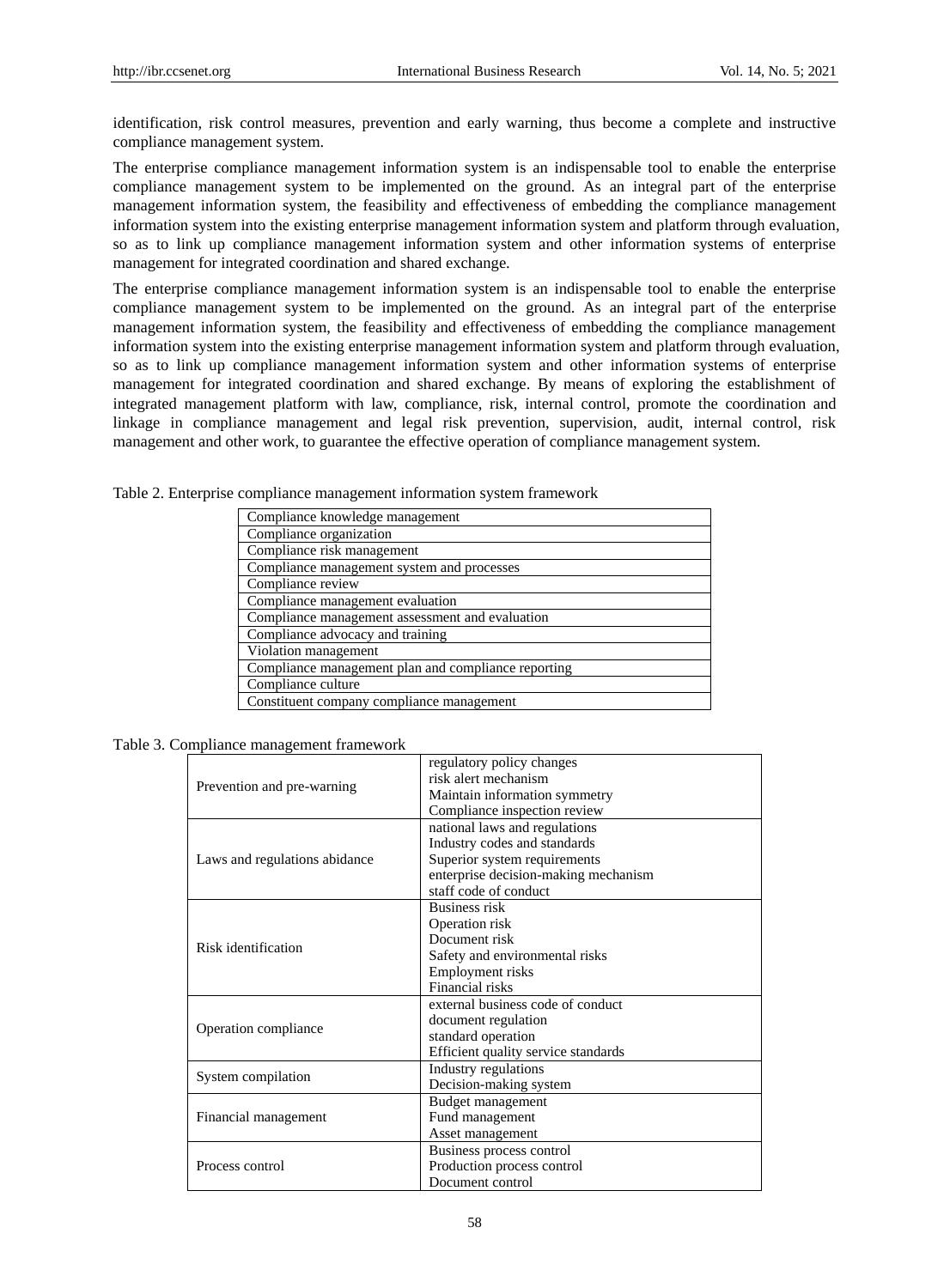# **7. Implementation Path of Compliance Management**

# *7.1 Compliance Management Process*

The framework of the compliance management system of large state-owned enterprises is designed above, it is followed by the organization and implementation of compliance management as an crucial link after the establishment of the system. How to effectively manage compliance throughout the daily business and employee code of conduct is the priority of compliance management. Prior to implementing and managing compliance, it is necessary to understand the occurrence trajectory of risk sources scientifically in order to formulate effective prevention and control measures. It can be seen from the following figure that the risk source first occurs in the detailed link of daily operation or the specific behavior of each employee. Once the risk event occurs, the loss caused by the event in the enterprise will be increasingly greater after the loss or failure of the risk event from the control department, supervision management and risk control mechanism. Meanwhile, it can also be found that the occurrence and spread of risk sources is gradually expanded without effective control and prevention. Therefore, the organization and implementation of compliance management, need the establishment of organizational structure, risk identification and prevention and control, compliance training and security and other aspects of comprehensive consideration, thus compliance management implementation path is targeted, control measures are oriented, and management objectives are projected.

#### *7.2 Establish a Compliance Management Department, Clarify the Responsibilities of All Parties*

In view of the characteristics of large state-owned logistics enterprises, such as wide management scope, many management outlets and complicated business, it is necessary to set up special departments to organize and implement daily compliance management, including constructing compliance management system, tracking and identifying compliance risk points, formulating prevention and control measures, and assisting in the development of compliance training scheme as well as reward and penalty mechanisms. Board of Directors responsibilities including as follows:

- 1) Review and approve the basic compliance management system, supervise the effective operation of compliance management system;
- 2) Decide on the establishment and responsibilities of compliance management bodies;
- 3) Review and approve the company's annual compliance management report;
- 4) Lead a compliance culture;
- 5) Other compliance management responsibilities as stipulated in laws and regulations and articles of association.

Managerial level responsibilities including as follows:

- 1) Organize the development of fundamental compliance management system and compliance manual;
- 2) Organize the formulation compliance management body setting programme;
- 3) Develop specific compliance management systems;
- 4) Audit annual compliance management report;
- 5) Organize the implementation of compliance management system, improve compliance management system to provide adequate conditions for legal advisers and risk control departments to perform their duties;
- 6) Maintain company compliance culture;
- 7) Other compliance management responsibilities under laws, regulations or articles of association

Compliance management responsibilities including as follows:

- 1) Responsible for the development and continuous updating of the company compliance management system and compliance manual, and promote its implementation;
- 2) Take charge of the comprehensive management of the company's rules and regulations, to ensure the company's rules and regulations legal compliance;
- 3) Identify, analyze, prevent and respond to compliance risks through compliance audits, compliance inspections, compliance risk alerts and reports;
- 4) Responsible for the compliance audit of the company's decision-making meeting proposals, rules and regulations, contracts, important economic activities, etc.
- 5) Foster a culture of compliance through the organization of compliance training, publicity and other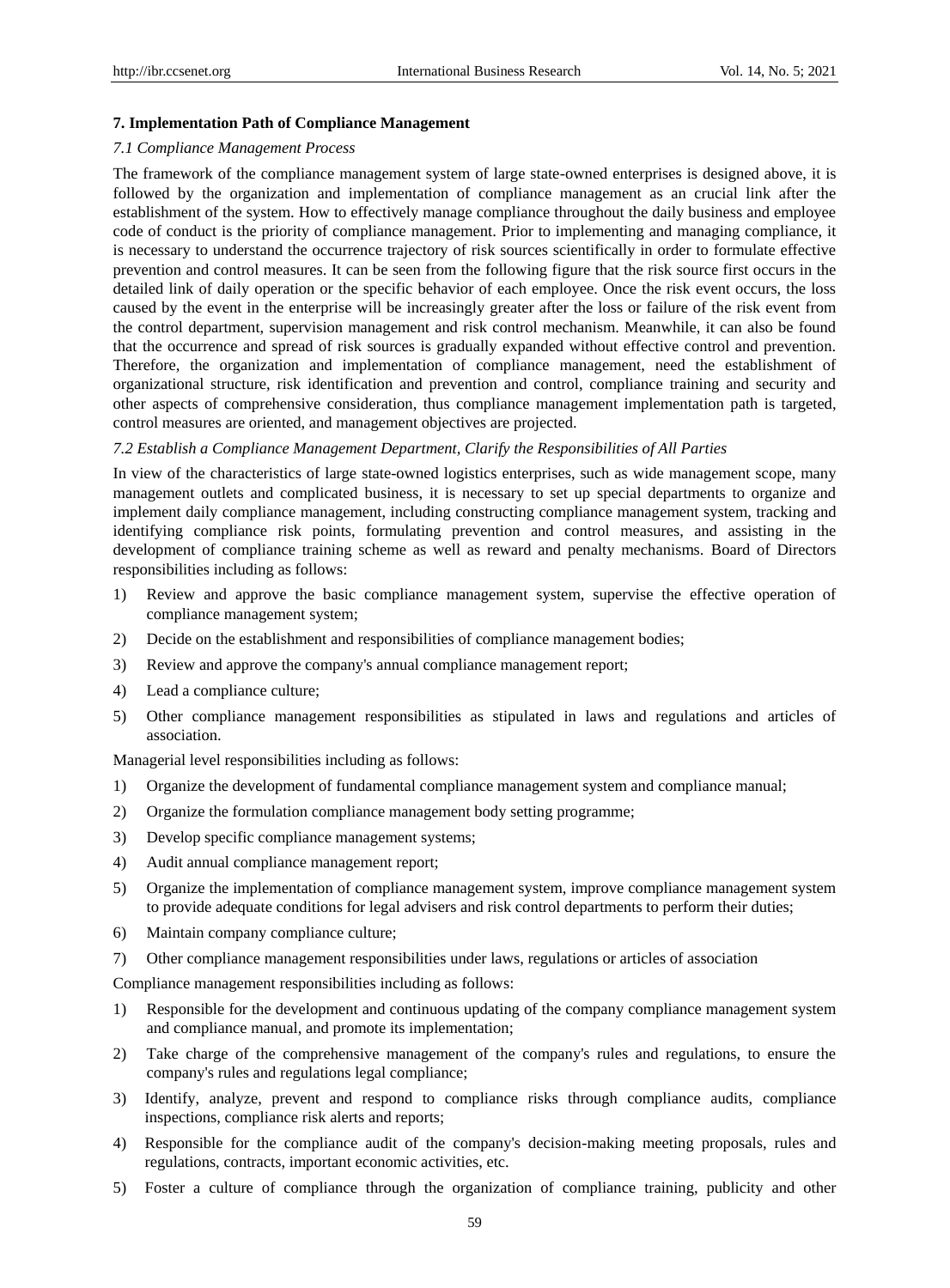activities;

- 6) Provide compliance advice and support to company management, compliance management and all employees;
- 7) Organize or participate in the compliance assessment, and cooperate with the audit department to organize the rectification on the internal control compliance evaluation related issues;
- 8) Assist the legal counsel organization to compile the company's annual compliance management;
- 9) Assist the legal counsel in organizing and coordinating compliance inspections;
- 10) Assist the discipline Inspection Commission to investigate and deal with violations;
- 11) Cooperate with HR department to build compliance management team.
- 12) Guide the company's affiliated units to establish compliance management system;



Figure 2. organization of compliance management department

#### *7.3 Develop Risk Identification and Wind Control Measures*

The management unit and the main body sorts out the inherent potential risk source, respectively combs, while the risk sources are identified and analyzed, and the risk sources are classified to raise the risk points with high risk level to the management objectives of the company level. For the medium risk sources, set up management objectives within the department or within the independent operating point. At the same time, for the above high and low risk sources, corresponding preventive measures and countermeasures shall be formulated to minimize the loss caused by potential risk sources.

|  |  | Table 2. Risk Identification List |  |
|--|--|-----------------------------------|--|
|--|--|-----------------------------------|--|

| Non-compliance with national           | Non-compliance with enterprise         | Non-compliance with morals ethics       |
|----------------------------------------|----------------------------------------|-----------------------------------------|
| legislation                            | regulations                            |                                         |
| • Laws and regulations violation risks | • Information communication risks      | • Commercial bribery risks              |
| • Production safety risks              | • Product technology risks             | Market price manipulation risks         |
| • Occupational health and safety risks | • Product quality risks                | • Unethical fraud risks                 |
| • Environmental risks                  | • Product functional persistence risks | • Corruption risks                      |
| • Social responsibility risks          | • Product technology patent risks      | • Unresponsible product risks           |
| • Social security risks                | • Agreement default risks              | • Malpractices risk                     |
| • Political risks                      | • Trade secrets risk                   | • core corporate values violation risks |
| • Party discipline violation risks     | • Asset preservation and appreciation  |                                         |
|                                        | risks                                  |                                         |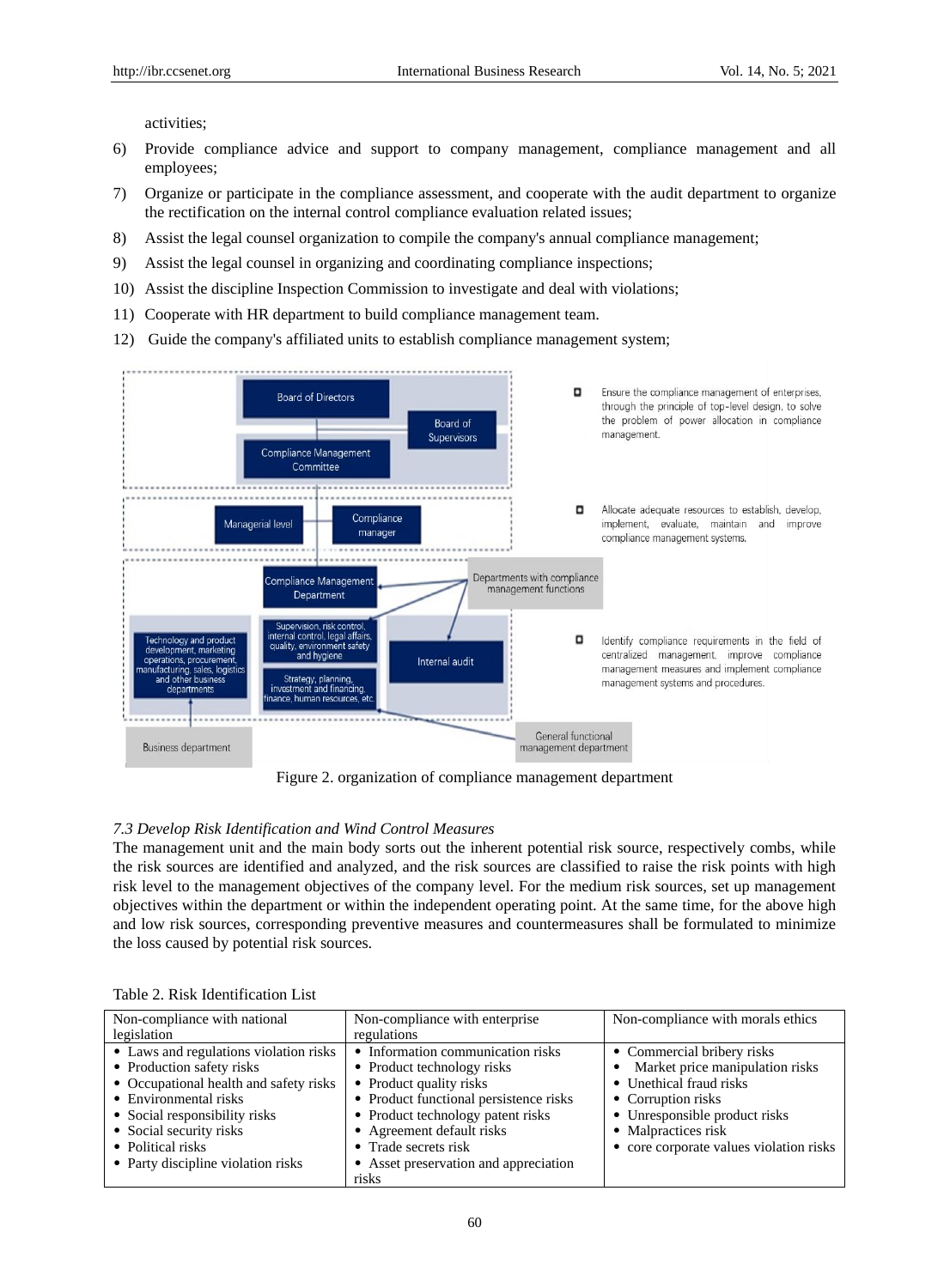#### *7.4 Develop Compliance Management Safeguard Mechanism*

Compliance management requires the support of the safeguard mechanism, each employee's understanding of compliance is different, especially the key post personnel, regular organization of professional compliance training is particularly significant. Strengthen the overall staff compliance awareness and code of conduct, promote the transmission to the full scope of the enterprise. Establish compliance management reporting channels to form a time reporting mechanism for major compliance risks. Improve the assessment mechanism, refine the assessment objectives, and gradually form compliance assessment standards into the performance management system.

The inspection and control of internal audit becomes more crucial and timely in short of management department and compliance management department. As a state-owned enterprise, the party discipline regulation plays notable supervision function to the enterprise management behavior, including the daily prior party committee, three-level pre-control network and other measures, all of which safeguard the enterprise legal compliance management. Meanwhile, party discipline has established a regular restraint mechanism for the key posts and management personnel of state-owned enterprises, while guaranteeing the daily smooth operation of enterprises, protecting the key post personnel, and ringing the alarm bell for the compliance management of enterprises in ideology.

#### **8. Conclusions and Recommendations**

Compliance management has become a necessary work in the development of state-owned enterprises. If the role of compliance management can not be effectively played in the operation of enterprises, and lack of sufficient understanding of compliance management, it will affect the healthy and long-term development of state-owned enterprises. Therefore, the state-owned enterprises should strengthen the compliance management, and enhance the implementation of compliance management through effective compliance management strategies, so as to help enterprises effectively avoid risks and provide important power guarantee for the development of state-owned enterprises.

In the actual development process of state-owned enterprises, compliance should be regarded as the bottom line of enterprise operation and management. High attention should be paid to compliance management from the top management of enterprises, and all employees should be actively encouraged to participate in the compliance management of enterprises. Only in this way can we further enhance the development of compliance culture of state-owned enterprises, promote the effective improvement of management level of enterprises, and help state-owned enterprises to take the lead in the international market competition environment.

Large state-owned logistics enterprises need to strive in severe market competition, while comply with the requirements of enterprise control in the state-owned capital system, although it's incredibly hard in development and struggle for survival. Looking forward, logistics enterprises with high service standards and standardized management competence can have an edge in the market, thus achieve sustainable development in the long run. Hence, the establishment of sustainable compliance management system is a crucial measure for enterprises to release operational risks, enhance customer service quality and market competitiveness. The long-term mechanism of compliance management is manifested in compliance inspection, risk identification, prevention and control, compliance guarantee and training, etc. Only by running compliance management through the daily operation and employee behavior norms, the sound and stable development can be lasting. This paper has certain reference value and significance to the organization and implementation of compliance management in large state-owned logistics enterprises.

# **References**

- Chen, R. H. (2020). On the Sinicization of enterprise compliance. Science of Law. *Journal of Northwest University of Political Science and Law*, 34-48.
- Deng, F. (2020). The Origin and Convergence of Corporate Compliance and Its Chinese Institutional Limitations. *Journal of Comparative Law*, 34-45.
- Du, F. Z., & Liu, Y. H. (2021). The Remodeling of Legal Theory for State-owned Enterprise Criminal Compliance System in China. *Nanjing Journal of Social Sciences*, 98-107, 119.
- Fang, Z., & Fang, X. R. (2020). An Exploration of China's Corporate Compliance in the World Bank Compliance System. *Commercial Science Research*, *27,* 23-30.

Guidance on Compliance Management Systems (GB/T 357702017)

Guidelines on Compliance Management of Central Enterprises (Trial)(SASAC [2018]No.106)

Guidelines on Compliance Risk Management of Commercial Banks (CBRC [2006]No.76)